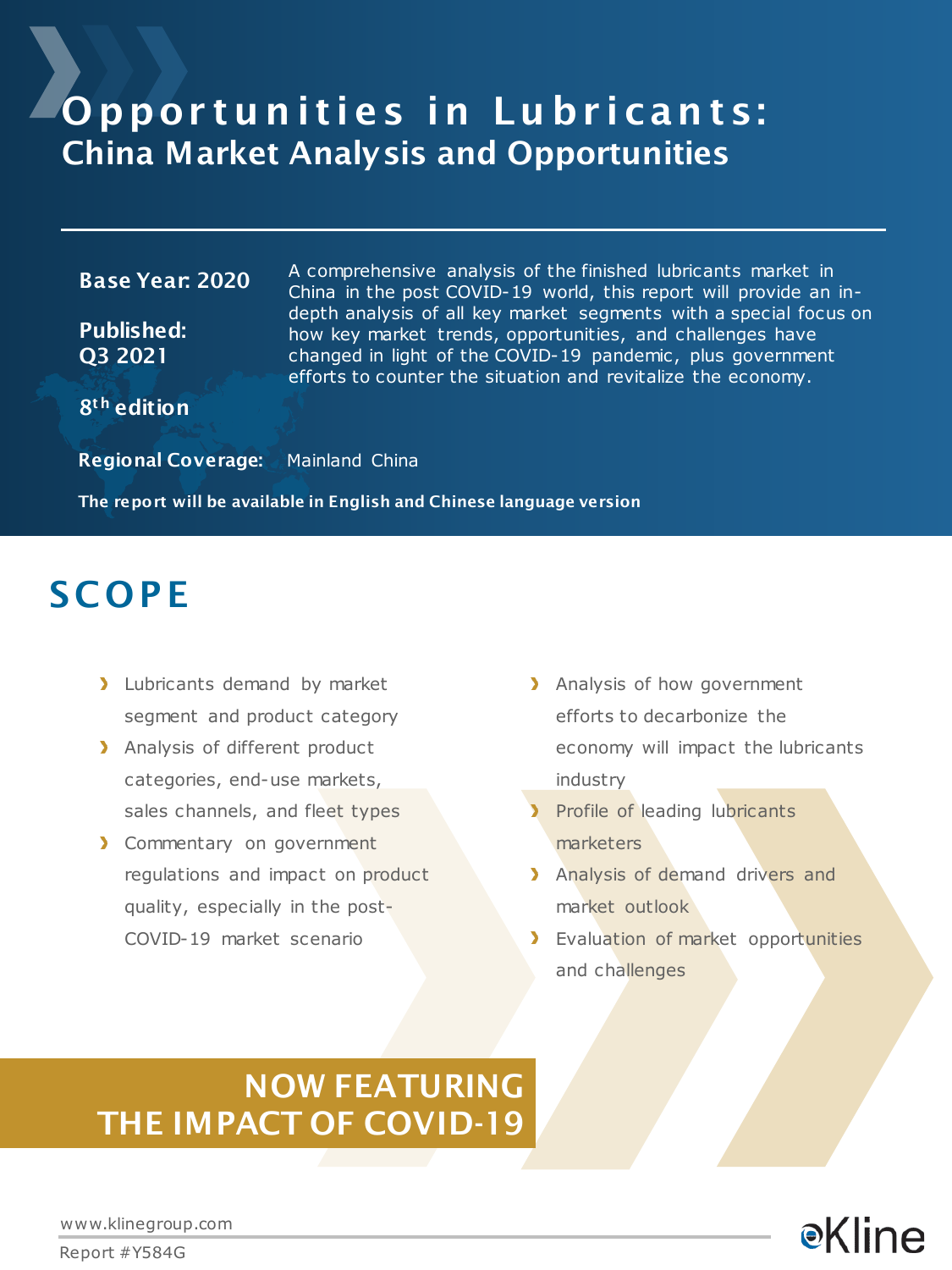

# **TABLE OF CONTENTS**

#### **Introduction**

#### Executive Summary

An overview of the report findings

#### Commercial Automotive Lubricants

- Overall market
- On-highway fleets
	- Buses
	- Taxis
	- Trucks
- Off-highway fleets
	- Agriculture
	- Construction
	- Mining
- Products
	- Engine oil
	- Gear oil
	- Hydraulic and transmission fluids
	- Greases

#### Consumer Automotive Lubricants

- Overall market
- Retail segment
- Installed segment
	- Authorized repair garages
	- Independent repair garages
	- Fast fit stores
- Products
	- Engine oil
	- Gear oil
	- Automatic transmission fluids
	- Greases

#### Industrial Oils and Fluids

- Overall market
- End-use markets
	- Chemical and related products
	- Electrical equipment and energy transmission
	- Machinery
	- Primary metals
	- Textiles
	- Aviation, marine, and railways
	- Transportation equipment
	- Mining
	- Oil and gas extraction and petroleum refining
	- Fabricated metal products
	- Other end-use industries
- Products
	- Process oils
	- General industrial oils
	- Industrial engine oils
	- Metalworking fluids
	- Greases

#### **Suppliers**

- BP
- Chevron
- **•** ExxonMobil
- Fuchs Petrolub
- PetroChina
- Shell
- Sinopec
- Total
- Tongyi
- Valvoline
- Other suppliers



**e**Kline